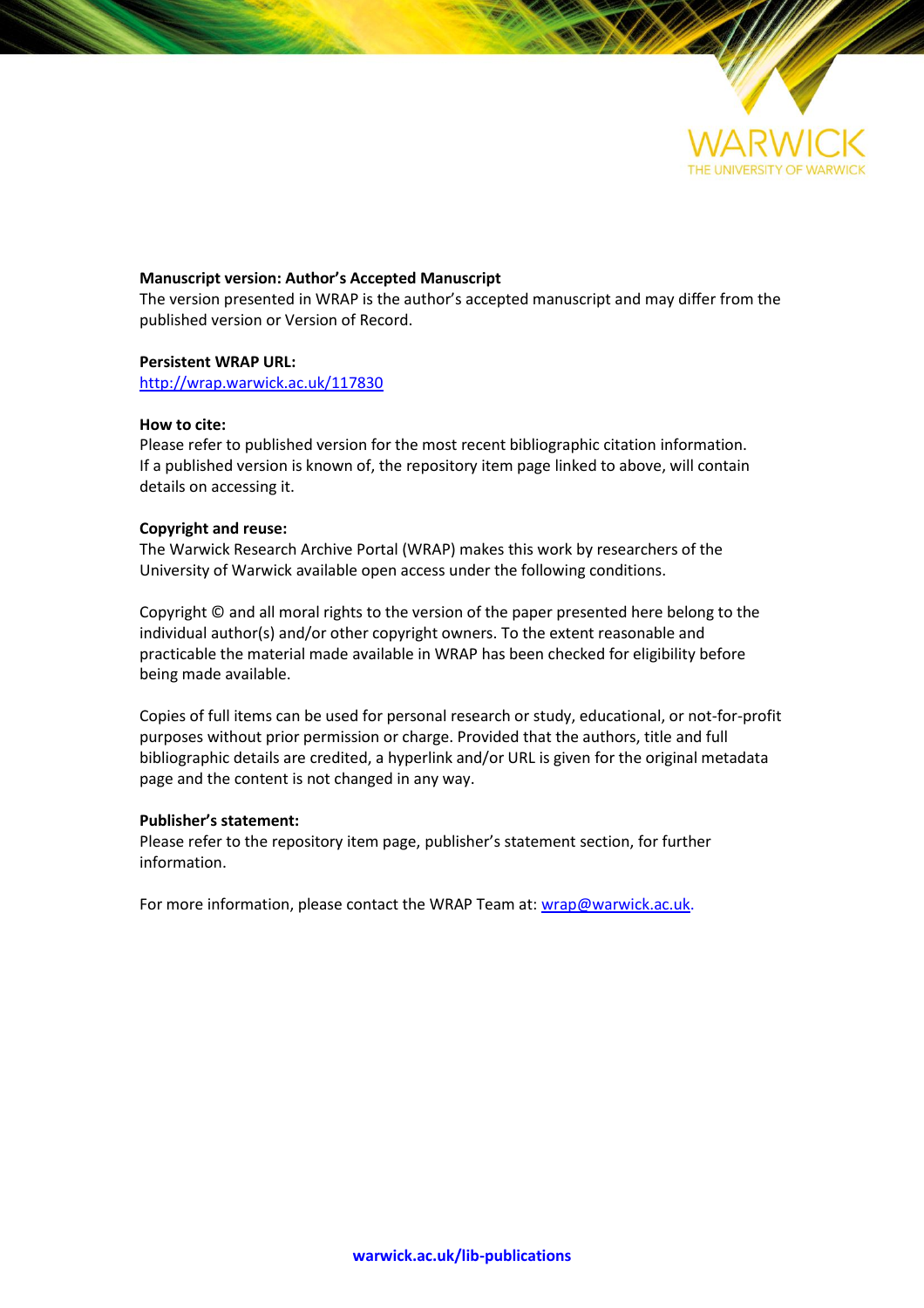# Drug Interaction Advisory Service for Clinical Decision Support of Multimordity Patient Centric Care Plans in the C3-Cloud System.

George DESPOTOU<sup>a, 1</sup>, Mustafa YUKSEL<sup>b</sup>, Bunyamin SARIGUL<sup>b</sup>, and Theodoros N. **ARVANITIS<sup>a</sup>** 

> a *Institute of Digital Healthcare, WMG, University of Warwick, UK. <sup>b</sup>SRDC, Turkey.*

> **Abstract.** C3-Cloud is a project aiming to provide an ICT infrastructure, which will allow patient centric and integrated care, based on best practice guideline, for patients with multi-morbidity. The collaborative cure and care plan lies at the heart of the system, allowing healthcare professionals to manage the patients' conditions. Clinical Decision Support, enhances this capability by offering recommendation based on guidelines, but also checking the patient's record for known adverse interactions when the medication changes. The drug interaction advisory service provides recommendations in the three languages used in the project's pilot sites, for over 1000 substances, based on the UK's NICE BNF body of knowledge. The service can be integrated with any system using its RESTful API and by rendering results in JSON.

> **Keywords.** Drug interactions, pharmacovigilance, multi-morbidity, clinical decision support

#### **1. Introduction**

-

C3-Cloud is an e-health ICT system, offering integrated, patient-centered care, considering all aspects of multi-morbidity, creating a collaborative environment for all involved stakeholders [1]. The navel of the system consists of the patient care plan, a digital shared picture of the patients' needs and care regime. The care plan allows all professionals to review and understand the implications of one condition in the presence of others; this by its nature is complex, containing a considerable amount of diverse information. Navigating, understanding, and interpreting all the information can be confounding. The C3-Cloud Clinical Decision Support service (CDS) offers an automated means of interpreting the available data. CDS connects to the care plan repository, and continuously searches records for relevant data. One of the CDS services focuses on potential drug-drug interactions. The current implementation of C3-Cloud cares for multi-morbidity patients with up to four conditions, including diabetes, renal failure, chronic heart failure, and depression. Medication regimes for this combination of conditions may include drugs that when combined, may result in adverse reactions [2].

<sup>1</sup> Corresponding Author, G. Despotou, IDH, WMG, University of Warwick, CV4 7AL, UK. g.despotou@warwick.ac.uk.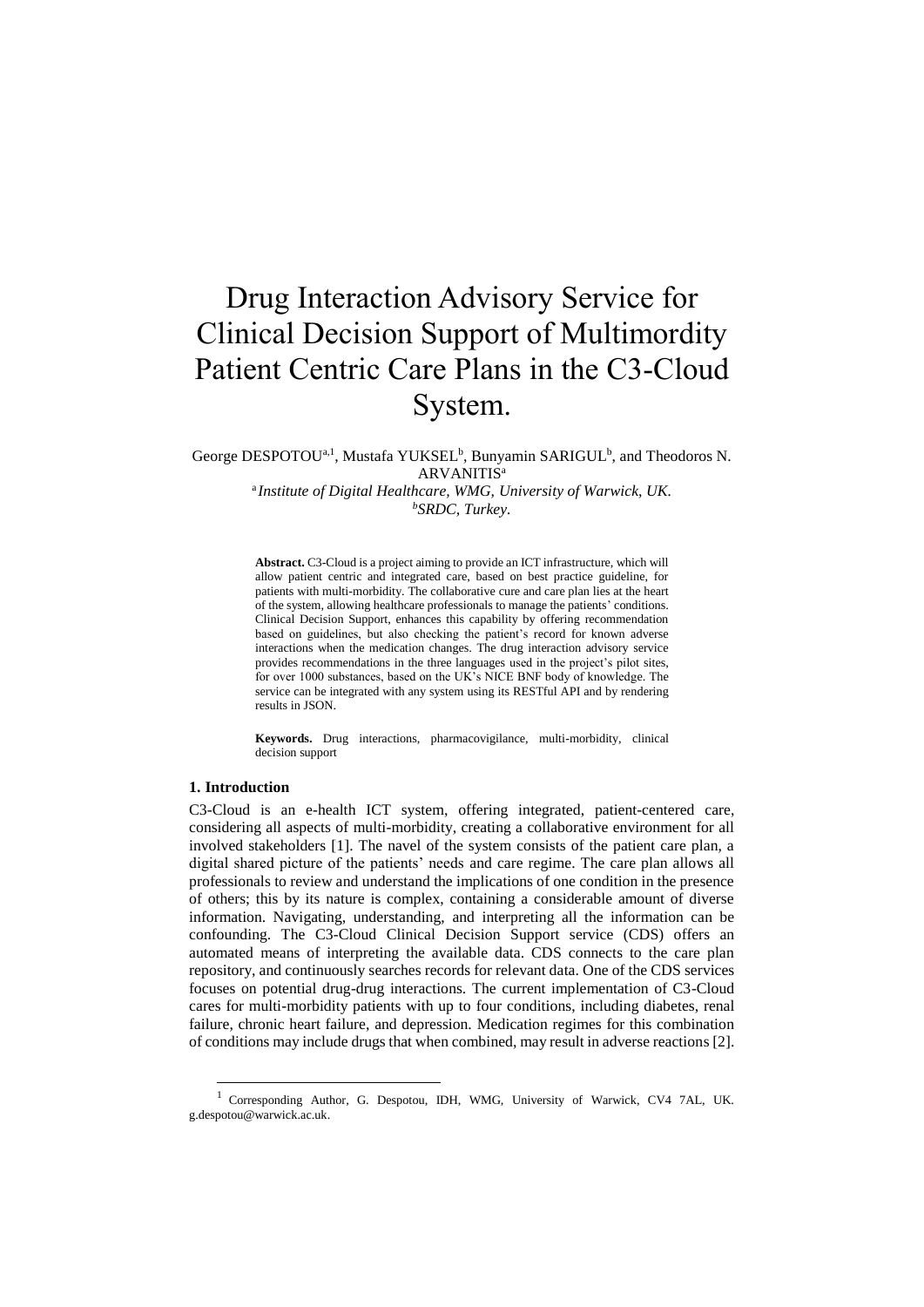Drug Interaction Advisory Service (DIAS) is part of the C3-Cloud CDSS, offering advisories of potential interactions.

#### **2. Drug Interactions Service Architecture and Integration with C3-Cloud**

C3-Cloud has adopted a modular architecture, which can be deployed locally on an organization's intranet, as well as a distributed system; depending on the scale and integrated care model [3] requirements of the service that needs to be offered to patients.

|                            | <b>Diuretics</b><br>Active -                                                                                                                                                |         |              |            | Medication  |                                    |
|----------------------------|-----------------------------------------------------------------------------------------------------------------------------------------------------------------------------|---------|--------------|------------|-------------|------------------------------------|
| <b>®</b> Goals             | & Anna Svensson<br>Other +                                                                                                                                                  |         |              |            |             |                                    |
|                            | <b>Details</b>                                                                                                                                                              | History |              | Feedback   |             | + Add New Goal                     |
|                            | Product <sup>*</sup>                                                                                                                                                        |         | Description  |            |             | <b>Display Inactive Goals</b>      |
| <b>Title</b>               | <b>X</b> Diuretics                                                                                                                                                          |         |              |            |             | <b>Actions</b>                     |
| <b>C</b> Evaluaryt         | Route                                                                                                                                                                       |         | Dose         |            |             |                                    |
| <b>i≡ Activit</b>          | <b>x</b> Orally                                                                                                                                                             |         | s            | mg         | $\;$        |                                    |
|                            | From <sup>*</sup>                                                                                                                                                           |         | To           |            |             | + Add New Activity                 |
| <b>Filter by Assign</b>    | 01 Oct 2018                                                                                                                                                                 | a       | 01 Mar 2019  |            | ⊙ ඏ         | <b>Display Inactive Activities</b> |
|                            | (f) Select =                                                                                                                                                                |         |              |            |             |                                    |
| Title                      | Frequency                                                                                                                                                                   |         | Period       |            |             | <b>Actions</b>                     |
| · Insulins an              | $\mathbf{1}$                                                                                                                                                                |         | $\mathbf{1}$ | day        | ٠           |                                    |
| <b>C</b> Albumin           | Reason(s)<br>Q Search                                                                                                                                                       |         |              |            |             |                                    |
| 500 mg/L (26)              |                                                                                                                                                                             |         |              |            |             |                                    |
| <b>B</b> Diuretics         | No condition selected                                                                                                                                                       |         |              |            |             |                                    |
| <b>C</b> Agents act        | <b><i><u>D</u></i></b> Delete                                                                                                                                               |         |              | Cancel     | Save        |                                    |
|                            |                                                                                                                                                                             |         |              |            |             |                                    |
|                            | Preparations for treatment of wounds and ulcers                                                                                                                             |         |              | Medication | 14 Sep 2018 | ←                                  |
|                            |                                                                                                                                                                             |         |              |            |             |                                    |
| ndapamide,                 | Indapamide is predicted to cause hypokalaemia (potentially increasing the risk of torsade de pointes) when given                                                            |         |              |            |             |                                    |
| /enlafaxine                | with venlafaxine. Manufacturer makes no recommendation.                                                                                                                     |         |              |            |             |                                    |
| Aetolazone.<br>/enlafaxine | Metolazone is predicted to cause hypokalaemia (potentially increasing the risk of torsade de pointes) when given<br>with venlafaxine. Manufacturer makes no recommendation. |         |              |            |             |                                    |

Figure 1. a) C3DP (care plan) medication prescription view (top) b) test extract from the interactions notification pop-up dialogue (bottom); it gives interactions between diuretics (ATC: C03) and existing medication in the patient's record.

The Patient Empowerment Platform (PEP) provides a dedicated interface module to the patient, adapted to their needs. The Coordinated Cure and Care Delivery Platform (C3DP), shown in figure 1a, offers the interface to healthcare professionals, who will create, monitor, negotiate and customize a care plan with the patient. When loading a care plan from the repository, the C3DP will interact with the Clinical Decision Support (CDS) service, and will receive a number of automated recommendation. All communication amongst C3-Cloud components, as well as storage of information is achieved by accessing FHIR resources.

Healthcare professionals can amend a patient's medication via the C3DP. When a new medication request is entered the C3DP will issue a request to DIAS with the ATC codes of the patient's medication. DIAS will then return a list of all the identified interactions amongst the substances that correspond to the ATC codes. The service can check all codes in a record, as well as only potential interactions of a newly prescribed medication. The latter is the default notification method, by a pop-up dialogue, to avoid fatigue alert. DIAS is accessed via a RESTful API using a GET request, and returns the results in JSON. Figure 2 shows an example of a request checking 3 ATC codes (Fig.2a), and an extract in JSON (Fig.2b) from the returned result. The JSON results are then presented in a friendlier format, in a pop-up dialogue (Fig.1b), once the user clicks the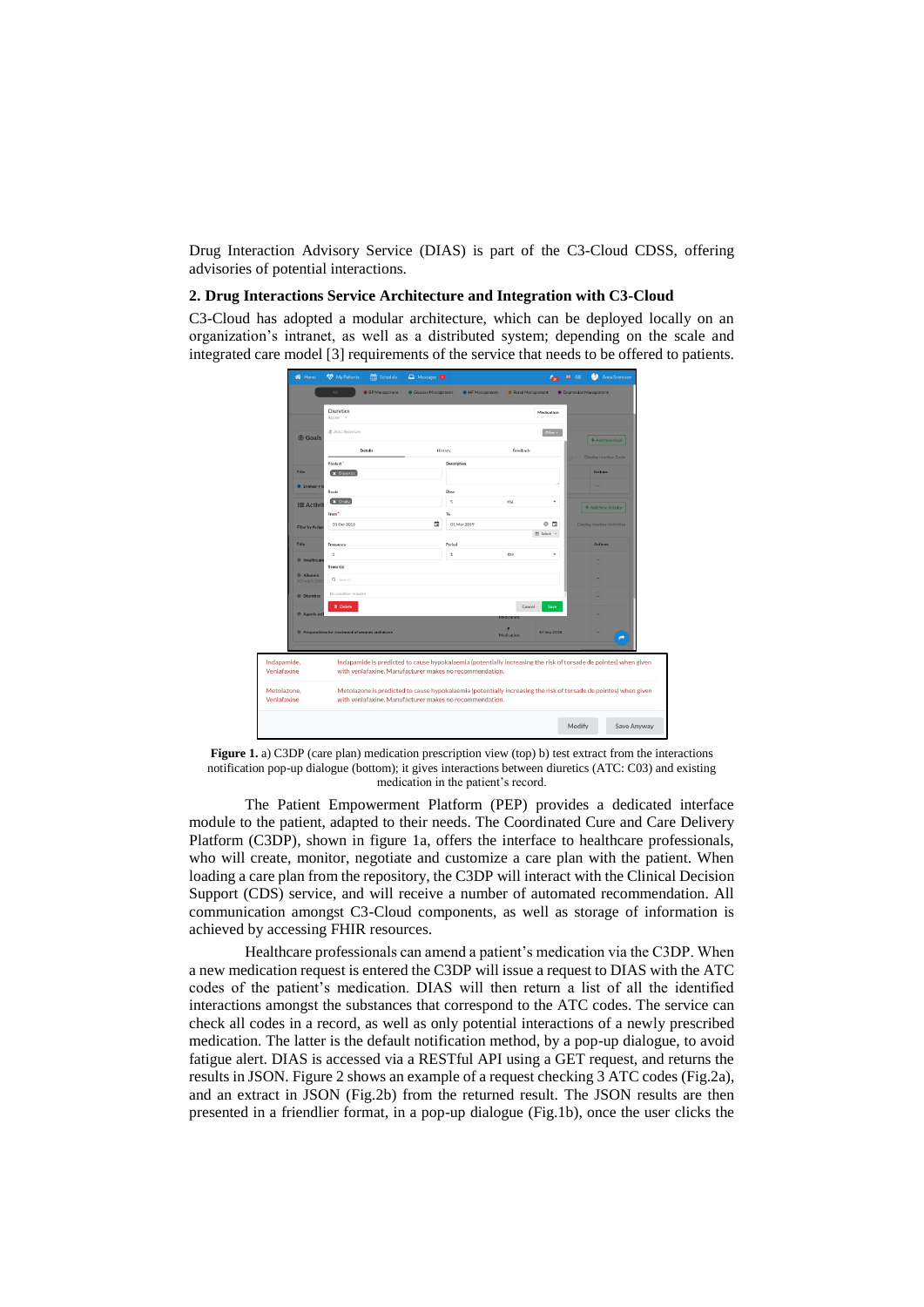save prescription button, and only if interactions are found. The service returns an advisory and does not make any decisions. Furthermore, users are advised that lack of interactions, may not necessarily mean that there are not any, as this is limited to the knowledge body of the specific database.



**Figure 2.** a) A typical DIAS GET request (top) b) extract from interactions returned in JSON (bottom).

#### **3. Design of the Drug Interactions Advisory Service**

DIAS implements the interactions between drugs, as specified by the National Institute of Care Excellence's implementation of the British National Formulary (BNF) [4]. BNF is a pharmaceutical reference book, used by the UK NHS. The information provided by the service, includes potential adverse interaction between substances, the effects of the interaction, the severity of the interaction, as well as the evidence basis of interaction.





For example, Acarbose is a drug active ingredient Alpha-glucosidase inhibitor, commonly used by patients with type 2 diabetes, which reduces the effects of carbohydrates on blood sugar. Acarbose is listed as having a pharmacokinetic interaction with the active ingredient Digoxin used in patients with congestive heart failure to improve quality of life and prevent hospitalisation. The interaction is listed as moderate in criticality, having an effect as decreasing the concentration of Digoxin. The information is encoded as a database using as the international nonproprietary name (INN) of each substance. Substances have been matched to the ATC codes automatically using the NCBO BioPortal's [5] mappings, whereas the ATC codes in the patient's care